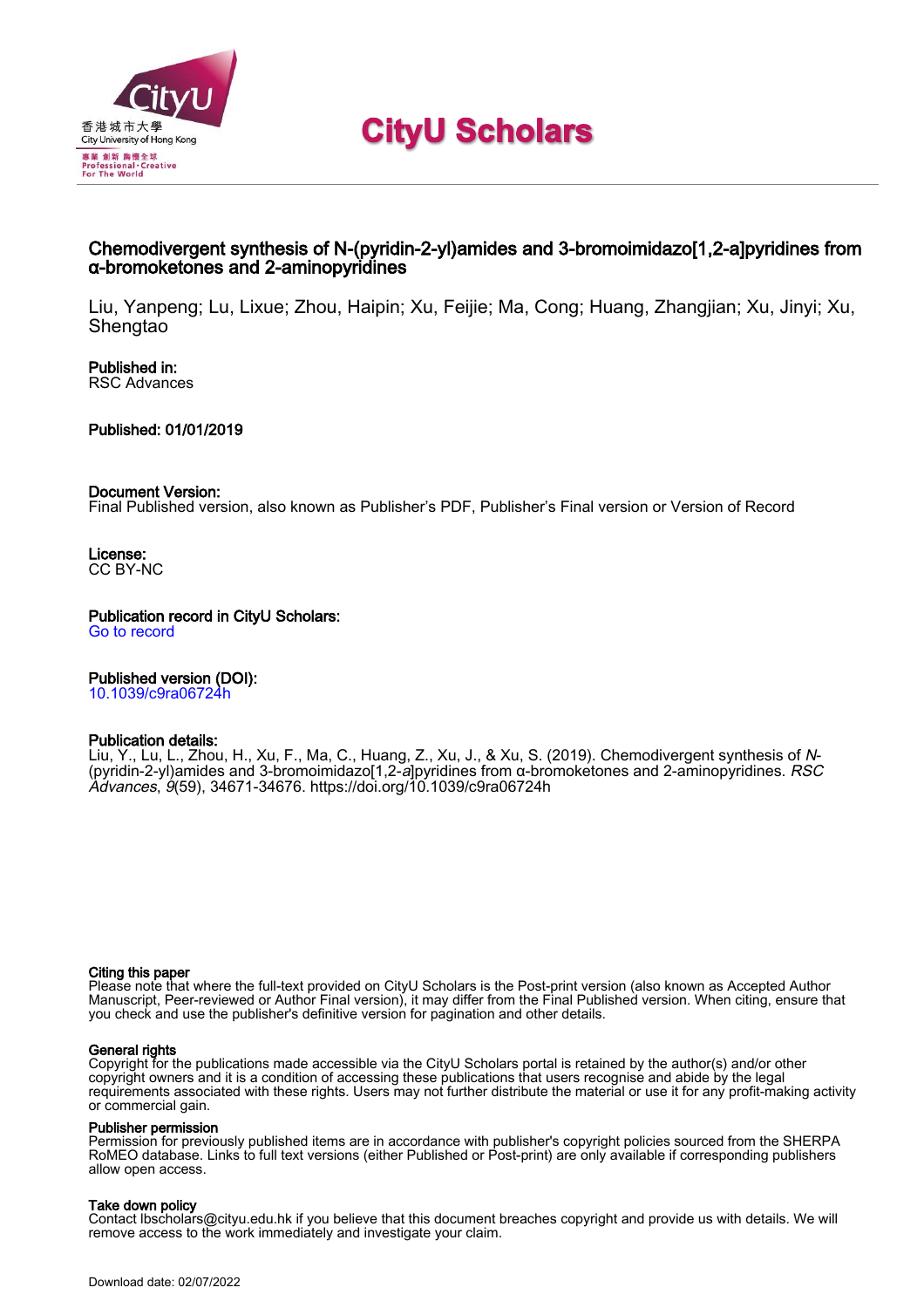# RSC Advances



## PAPER

Cite this: RSC Adv., 2019, 9, 34671

## Chemodivergent synthesis of N-(pyridin-2-yl) amides and 3-bromoimidazo[1,2-a]pyridines from a-bromoketones and 2-aminopyridines†

Yanpeng Liu,<sup>ab</sup> Lixue Lu,<sup>a</sup> Haipin Zhou,<sup>c</sup> Feijie Xu,<sup>a</sup> Cong Ma, D<sup>d</sup> Zhangjian Huang, D<sup>a</sup> Jinyi X[u](http://orcid.org/0000-0002-1961-0402) **D**<sup>\*a</sup> and Shengtao Xu<sup>\*a</sup>

 $N$ -(Pyridin-2-yl)amides and 3-bromoimidazo[1,2-a]pyridines were synthesized respectively from  $\alpha$ bromoketones and 2-aminopyridine under different reaction conditions. N-(Pyridin-2-yl)amides were formed in toluene via C–C bond cleavage promoted by  $I_2$  and TBHP and the reaction conditions were mild and metal-free. Whereas 3-bromoimidazopyridines were obtained in ethyl acetate via one-pot tandem cyclization/bromination when only TBHP was added, the cyclization to form imidazopyridines was promoted by the further bromination, no base was needed, and the versatile 3 bromoimidazopyridines could be further transferred to other skeletons. **PAPER**<br> **Chemodivergent synthesis of** *N***-(pyridin-2-yl)<br>
Chemodivergent synthesis of** *N***-(pyridin-2-yl)<br>
Chemodivergent synthesis of** *N***-(pyridin-2-yl)<br>
Chemodivergent synthesis of** *N***-(pyridin-2-yl)<br>
Chemodivergent synt** 

Received 26th August 2019 Accepted 21st October 2019

DOI: 10.1039/c9ra06724h

rsc.li/rsc-advances

## Introduction

Aminopyridines serve as pharmacophores for many molecules with significant biological and therapeutic value.<sup>1</sup> Particularly,  $N$ -(pyridin-2-yl)amides<sup>2</sup> and imidazo[1,2-a]pyridines<sup>3</sup> have received great attention in recent years due to their varied medicinal applications. Some examples of pharmaceutical molecules containing  $N$ -(pyridin-2-yl)amides and imidazo $[1,2-a]$ pyridines are shown in Fig. 1. Owing to the attractive biological properties of  $N$ -(pyridin-2-yl)amides and imidazo[1,2-a]pyridines, developing convenient synthetic methods, especially by which we can synthesize these two kinds of structures respectively from the same starting materials, is very meaningful.

Amides are ubiquitous in organic compounds, polymers, natural products, and pharmaceuticals.<sup>4</sup> Synthesis of amides is one of the most executed reactions in organic chemistry.<sup>5</sup> Preactivated acyl halides or anhydrides are used as starting materials in traditional methods for constructing amide bond. Recently, many alternative substrates, such as aldehydes, alcohols, azides, aldoximes, nitriles and halides compounds had been employed for amide synthesis.<sup>6</sup> C–C bond cleavage is

excellent stability of C–C bond makes this subject develop slowly, exploring new methods for constructing amides directly by C–C bond cleavage is attractive. N-(Pyridin-2-yl)amide was previously synthesized via a Cu-catalyzed dehydrogenative reaction between aldehyde and aminopyridine in the presence of I<sub>2</sub> (Scheme 1a).<sup>7</sup> Adimurthy's group synthesized  $N$ -(pyridin-2yl)amides via oxidative amidation of methylarenes using TBHP in decane.<sup>8</sup> Recently, two elegant works on Cu-catalyzed aerobic oxidative C–C bond cleavage for the preparation of N-(pyridin-2 yl)amide had been developed. Hwang et al. reported a visiblelight-promoted aerobic oxidative C–N coupling between 2-aminopyridine and terminal alkynes through  $C\equiv C$  triple bond cleavage (Scheme 1b).<sup>9</sup> Kaliappan disclosed a biomimetic oxidation of methyl ketones for preparation of N-heterocyclic amides (Scheme 1c).<sup>10</sup> However, these methodologies suffer from several drawbacks, such as harsh reaction conditions, long reaction time and the use of transition metal complexes. Recently, we reported a metal-free method for synthesizing N- (pyridine-2-yl)amides from ketones via oxidative cleavage of C–C

another developing approach to synthesize amides, but the

- "State Key Laboratory of Natural Medicines and Department of Medicinal Chemistry, China Pharmaceutical University, 24 Tong Jia Xiang, Nanjing 210009, China. E-mail: jinyixu@china.com
- b Department of Chemistry, City University of Hong Kong, 83 Tat Chee Avenue, Hong Kong SAR, P. R. China

<sup>†</sup> Electronic supplementary information (ESI) available. See DOI: 10.1039/c9ra06724h



Fig. 1 Some pharmaceutical molecules based on pyridyl-amide and imidazopyridine.

c College of Materials & Chemical Engineering, Chuzhou University, Chuzhou 239000, China

dState Key Laboratory of Chemical Biology and Drug Discovery, Department of Applied  $\,$ Biology and Chemical Technology, The Hong Kong Polytechnic University, Kowloon, Hong Kong SAR, P. R. China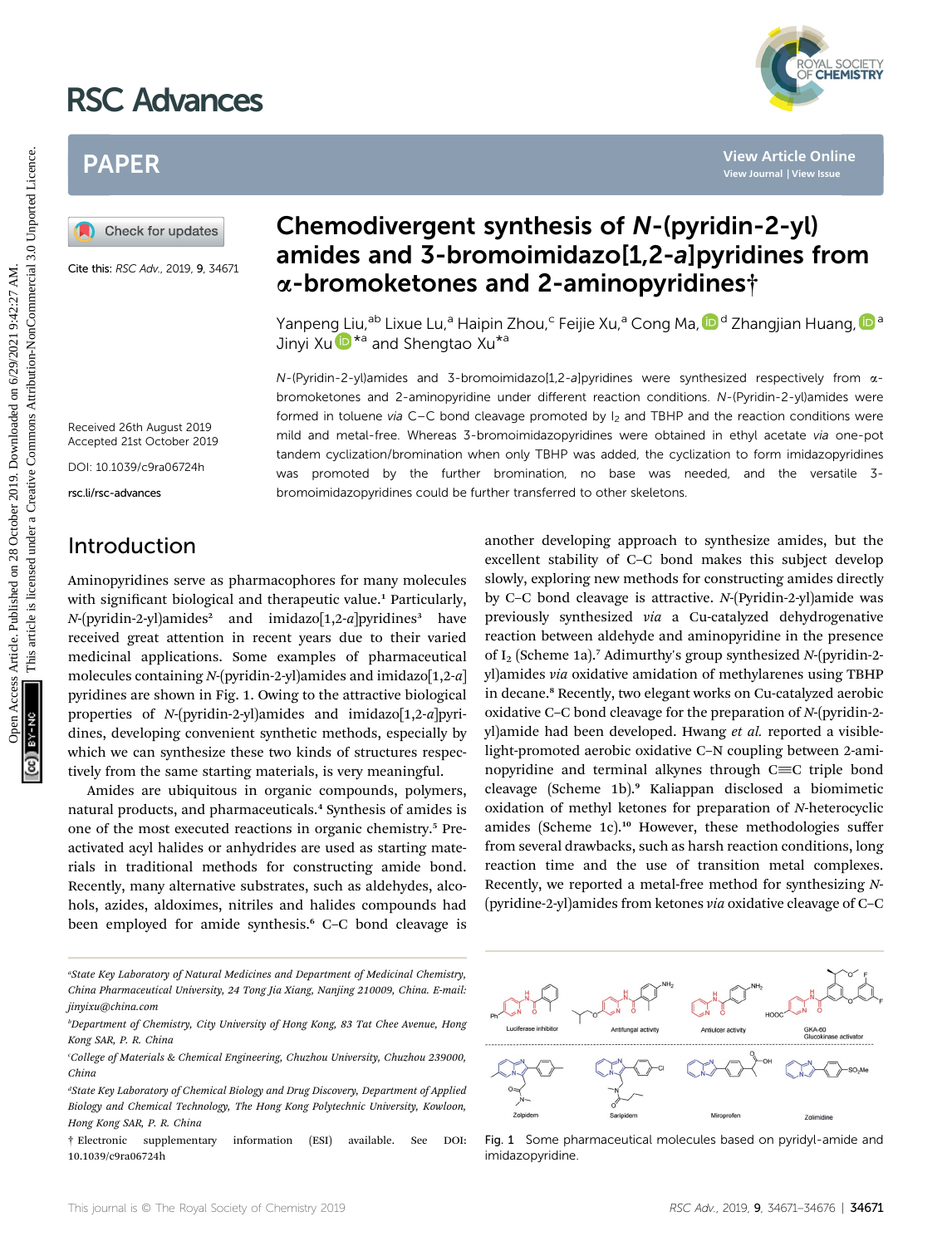

bond in water.<sup>11</sup> Herein, we will continue to report the selective synthesis of  $N$ -(pyridine-2-yl)amides from  $\alpha$ -bromoketones and 2-aminopyridine via controlling reaction conditions.

Intensive researches have been conducted to develop new and efficient strategies for constructing imidazo[1,2-a]pyridines.<sup>12</sup> Halo-substituted imidazo[1,2-a]pyridines are important building blocks and versatile synthons for preparing more complex imidazopyridines.<sup>13</sup> Classically, halo-substituted imidazo[1,2-a]pyri-dines are synthesized by the halogenation of imidazo $[1,2-a]$  pyridines, such as Adimurthy's report.<sup>14</sup> for the synthesis of the intermediate imidazo[1,2-a]pyridines, base is generally needed.<sup>15</sup> While methods for direct synthesis of halosubstituted imidazo[1,2-a]pyridines in one-pot reaction without base were rarely reported. Jiang and co-workers reported a copper-catalyzed method for the synthesis of 2-halosubstituted imidazopyridines from haloalkynes and aminopyridines (Scheme 1d).<sup>16</sup> 3-Iodoimidazopyridines were synthesized by Zhao and co-workers in the presence of copper supported on manganese oxide-based octahedral molecular sieves OMS-2 (CuOx/OMS-2) via tandem cyclization/iodination (Scheme 1e).<sup>17</sup> Yan and Huang's group reported copper bromide-mediated aerobic oxidative synthesis of 3-bromoimidazo[1,2-a]pyridines with pyridines and enamides (Scheme 1f).<sup>18</sup> Besides, metal-free tandem chlorocyclization of 2-aminopyridines with carboxylic acids to synthesize chloro-substituted imidazopyridines was also described by Zeng's group.<sup>19</sup> However, these transformations over-relied on metal catalysts or stoichiometric excess of halogen sources. From the viewpoint of green chemistry, developing an atom-economical and metalfree approach to construct halo-substituted imidazo $[1,2-a]$ pyridine is highly desirable.

Given the importance of N-(pyridin-2-yl)amides and imidazo [1,2-a]pyridines, chemodivergent synthesis of these two skeletons from same starting materials is very appealing. Herein, we developed a method to synthesize N-(pyridin-2-yl)amides and imidazo[1,2-a]pyridines respectively from  $\alpha$ -bromoketones and 2-aminopyridine by controlling reaction conditions (Scheme 1).

### Results and discussion

Traditionally, C–C bonds cleavage has been accomplished in the presence of transition-metal catalyst.<sup>20</sup> Initially, various metal catalysts were screened for the preparation of amide 3aa from  $\alpha$ -bromoacetophenone 1a and 2-aminopyridine 2a using 70% aqueous tert-butyl hydroperoxide (TBHP) as oxidant in toluene, but the yield of 3aa was not pleasurable and the highest yield was only 17% in the presence of CuI (Table 1, entry 1). Surprisingly, after extensive screening, the desired amide 3aa was obtained solely with yields of 83% and 79% respectively when  $I_2$  or KI were used as the catalyst (Table 1, entries 4, 5). This transformation was sensitive to the types of the solvents and oxidants (Table 1, entries 6–8). Finally, the optimized reaction conditions for the synthesis of amides were obtained as follows: TBHP (4 equivalents) and iodine (20 mol%) in toluene at 100 °C for 2 hours (protocol A, Table 1, entry 9). Surprisingly, the 3-bromoimidazopyridine 4aa was isolated with good yield when just using TBHP as oxidant in toluene (Table 1, entry 12). To further improve the yield of 4aa, several solvents were screened, and the results showed that ethyl acetate was the most effective solvent for the preparation of 4aa (Table 1, entry 14). Other oxidants such as  $H_2O_2$  and oxygen (balloon) were also evaluated, however, the results were not pleasurable (entries 15– 16). After extensive screening, 4aa was successfully obtained in yield of 93% using 2 equivalents of TBHP as oxidant in ethyl acetate at 90 °C for 3 hours (protocol B, Table 1, entry 17).

With the optimized reaction conditions in hand, first, the scope of the oxidative amidation approach was examined with a range of a-bromoketones and aminopyridines. As shown in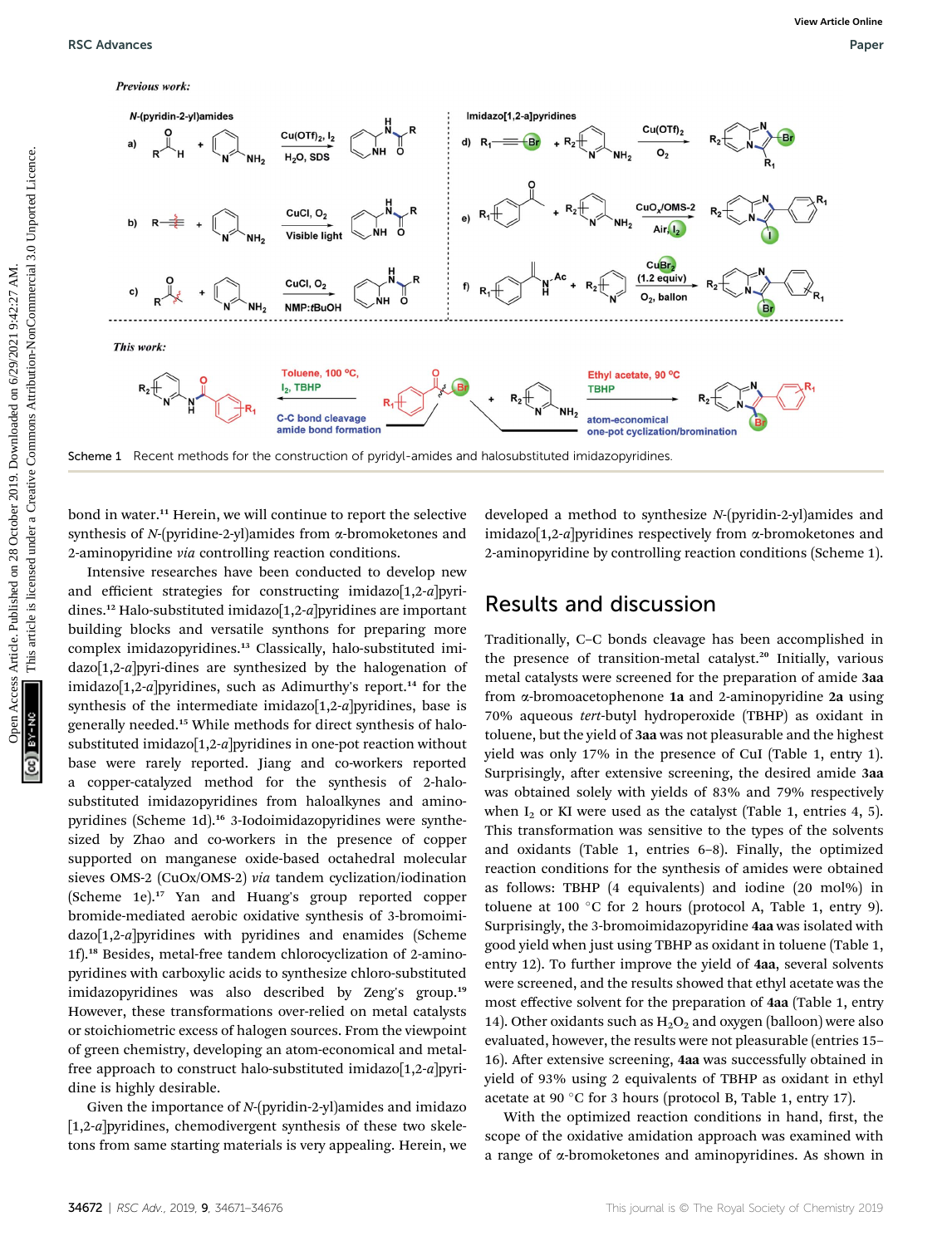

|                  |                                                                           | Ö<br>NH <sub>2</sub><br>Br<br>4aa<br>2a<br>3aa<br>1a |                                                                                                                                                                                         |                      |                  |                |  |
|------------------|---------------------------------------------------------------------------|------------------------------------------------------|-----------------------------------------------------------------------------------------------------------------------------------------------------------------------------------------|----------------------|------------------|----------------|--|
|                  |                                                                           |                                                      |                                                                                                                                                                                         |                      |                  | Yield $^c$ (%) |  |
| Entry            | Solvent                                                                   | Oxidant <sup>b</sup> (4 eq.)                         | Catalyst (20 mol%)                                                                                                                                                                      | Temp $({}^{\circ}C)$ | t(h)             | 3aa            |  |
| 1                | Toluene                                                                   | <b>TBHP</b>                                          | CuI                                                                                                                                                                                     | 120                  | 36               | 17             |  |
| $\boldsymbol{2}$ | Toluene                                                                   | <b>TBHP</b>                                          | CuBr                                                                                                                                                                                    | 120                  | 36               | 3              |  |
| 3                | Toluene                                                                   | <b>TBHP</b>                                          | ZnBr <sub>2</sub>                                                                                                                                                                       | 120                  | 36               |                |  |
| $\overline{4}$   | Toluene                                                                   | <b>TBHP</b>                                          | $I_2$                                                                                                                                                                                   | 120                  | $\boldsymbol{2}$ | 83             |  |
| 5                | Toluene                                                                   | <b>TBHP</b>                                          | KI                                                                                                                                                                                      | 120                  | 2                | 79             |  |
| 6                | <b>DMF</b>                                                                | <b>TBHP</b>                                          | $I_2$                                                                                                                                                                                   | 120                  | 2                | Trace          |  |
| $\overline{7}$   | $H_2O$                                                                    | <b>TBHP</b>                                          | $I_2$                                                                                                                                                                                   | 100                  | 12               | 49             |  |
| 8                | Toluene                                                                   | $H_2O_2$                                             | I <sub>2</sub>                                                                                                                                                                          | 120                  | $\mathbf{2}$     |                |  |
| 9                | <b>Toluene</b>                                                            | <b>TBHP</b>                                          | $I_2$                                                                                                                                                                                   | 100                  | 2                | 84             |  |
| 10               | Toluene                                                                   |                                                      |                                                                                                                                                                                         | 120                  | 2                |                |  |
| 11               | Toluene                                                                   | $\overline{\phantom{0}}$                             | $I_2$                                                                                                                                                                                   | 120                  | 2                |                |  |
| 12               | Toluene                                                                   | <b>TBHP</b>                                          |                                                                                                                                                                                         | 120                  | 3                | 2              |  |
| 13               | $H_2O$                                                                    | <b>TBHP</b>                                          |                                                                                                                                                                                         | 100                  | 8                | 11             |  |
| 14               | Ethyl acetate                                                             | <b>TBHP</b>                                          |                                                                                                                                                                                         | 80                   | 3                | Trace          |  |
| 15               | Ethyl acetate                                                             | $\rm H_2O_2$                                         |                                                                                                                                                                                         | 80                   | 5                |                |  |
| 16               | Ethyl acetate                                                             | $O_2$ (ballon)                                       |                                                                                                                                                                                         | 80                   | 3                |                |  |
| 17               | <b>Ethyl</b> acetate<br>in water were used. <sup>c</sup> Isolated yields. | <b>TBHP</b> (2 eq.)                                  | <sup>a</sup> Reaction conditions: 1a (0.3 mmol), 2a (0.45 mmol), oxidant (1.2 mmol), catalyst (0.06 mmol), solvent (2 mL). $^b$ 70% TBHP in water and 30% H <sub>2</sub> O <sub>2</sub> | 90                   | 3                | <b>Trace</b>   |  |

Scheme 2, both the electron-rich (–Me, –OMe) and electronwithdrawing  $(-CF_3)$  groups on  $\alpha$ -haloketones were well tolerated and produced the corresponding amides in good yields. Halo-substituted a-bromoketones can also afford desired amides in moderate to good yields (3ca, 3da, 3ka, 3la). The steric factor has a slight effect on this transformation, as the metasubstituted a-bromoketones gave their corresponding products in moderate yields (3ga, 3ha). Besides, heterocycle- and alkyl-substituted  $\alpha$ -haloketones were also tested and gave corresponding amides in 70–87% yields (3ma, 3na). Subsequently, the substrate scope of various 2-aminopyridines was investigated and the results showed that most of the substituted 2 aminopyridines could be transferred to their corresponding products in moderate to good yields.

Then, we evaluated various  $\alpha$ -bromoketones 1 to examine the generality and limitations of the reaction for the synthesis of 3 bromoimidazopyridines, and the results was summarized in Scheme 3. Substrates with electron-withdrawing groups  $(-CF_3)$ , electron-donating groups (–Me, –OMe) or halogen groups (–F, –Cl, –Br) on the para position of aromatic ring could be transferred to the corresponding products in good to excellent yields (4ba–4ga). Furthermore, substituents at the meta or ortho positions could also provide the corresponding products with good yields (4ha-4ma). Disubstituted or trisubstituted  $\alpha$ -bromoacetophenones were all tolerated well (4ha, 4oa). The product 4pa bearing heteroaryl moiety was also obtained in 97% yield. Some alkyl-substituted a-bromoketones, like

bromoacetone and ethyl bromopyruvate, could afford the desired products in good (4qa) or moderate (4ra) yield respectively. Next, we investigated the suitability of 2-aminopyridines and their heteroaromatic analogues. The results showed that 2 aminopyridines with substituents at the C-3, C-4, C-5 position reacted smoothly to give their products in moderate yields (4ab– 4ad, 4af, 4ag). This reaction is highly sensitive to the presence of a substituent at the C-6 position of pyridine ring attributed to steric hindrance (4ae).<sup>21</sup> Besides, other ortho-amino-nitrogencontaining heteroaromatic derivatives were also investigated, and the results demonstrated that isoquinolin-1-amine was tolerated in this cascade transformation and could be transferred to products with good to excellent yields, while pyrimidin-2-amine (4ai) and 2-aminothiazole (4aj) were not suit well for this reaction.

3-Iodoimidazo $[1,2-a]$ pyridine could also be prepared using this methology in moderate yield (Scheme 4a). Moreover, the synthetic utility of 3-bromoimidazo $[1,2-a]$ pyridines were explored, C3-arylation and alkynylation reactions processed smoothly through a classical Pd-catalyzed cross-coupling strategy (Schemes 4b and c). Overall, this simple, metal-free protocol could be extended as an efficient and practical method to construct more complex C-3-substituted imidazopyridines.

To understand the mechanism of this tandem reaction, control experiments were carried out (Scheme 5). 5aa was isolated in both reactions (Scheme 5, 1). In protocol A, the reaction was suppressed remarkably when 2 equivalents of TEMPO, a radical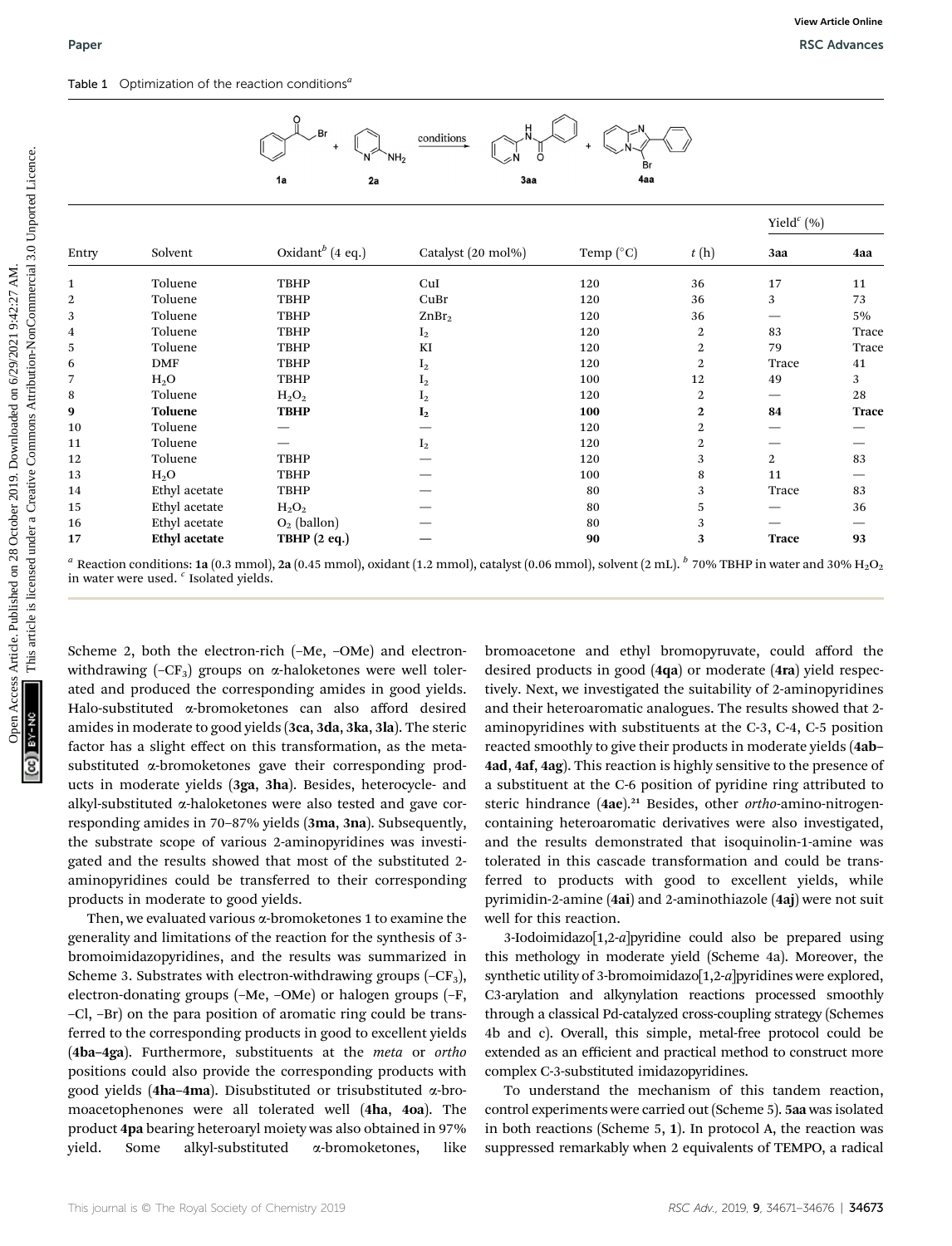

Scheme 2 Constructing amides 3 directly from  $\alpha$ -haloketones 1 and 2-aminopyridines 2.<sup>a</sup> Reaction conditions: 1 (0.3 mmol), 2 (0.45 mmol), TBHP (1.2 mmol),  $I_2$  (0.06 mmol), toluene (2 mL), 100 °C, 2 h.

trapping reagent, was added into the reaction system, indicating that the reaction might proceed via a free radical process (Scheme 5, 1). We speculated that 5aa was the key intermediate for these two reactions. Thus, some control experiments based on 5aa were conducted. 4aa was obtained in 42% yield when 5aa was subjected to HBr (1 equivalent) and TBHP (2 equivalents) (Scheme 5, 4) and 5aa reacted with  $Br<sub>2</sub>$  could also form 4aa in 88% yield (Scheme 5, 5), these results showed that the bromine was formed during the synthesis of 3-bromoimidazo[1,2-a]pyridines. Furthermore, when 1-cyclohexen-1-ylbenzene was added to consume the in situ generated bromine, no desired 3-bromo-2 phenylimidazo $[1,2-a]$ pyridine was observed (Scheme 5, 6). On the other hand, the amide product 3aa could be obtained from 5aa in  $I_2$ TBHP system (Scheme 5, 2) or only TBHP for longer time (Scheme 5, 3). Besides, no amide product (3aa) was obtained from 3-bromo-imidazopyridine (4aa) or 3-iodoimidazopyridine (4sa), which illustrated that 4aa could not be further transferred to 3aa. These results collectively indicated that there was a fierce competition between amidation and bromination, the iodine played an extremely important role in this C–C bond cleavage reaction.

Based on the above results and previous knowledge, we proposed a plausible mechanism for this chemodivergent

Scheme 3 Constructing 3-bromoimidazo[1,2-a]pyridines directly from  $\alpha$ -haloketones 1 and 2-aminopyridines 2. <sup>a</sup> Reaction conditions: 1 (0.3 mmol), 2 (0.45 mmol), TBHP (0.6 mmol), EA (2 mL), 90 °C, 3 h.

reaction.<sup>22</sup> As shown in Scheme 6, the reaction proceeded via the initial displacement of the halogen atom by the pyridine ring nitrogen to afford pyridinium salt (8), which subjected a facile closure and provided the shared intermediate 5aa. In protocol A,  $t$ -BuO', which was generated in  $I_2/TBHP$  system,<sup>23</sup> attacked the double bond of 5aa to afford 9, 9 subsequently transferred to 11. Then, oxygen radical 12 was formed under t-



Scheme 4 Investigation of the versatility of this strategy.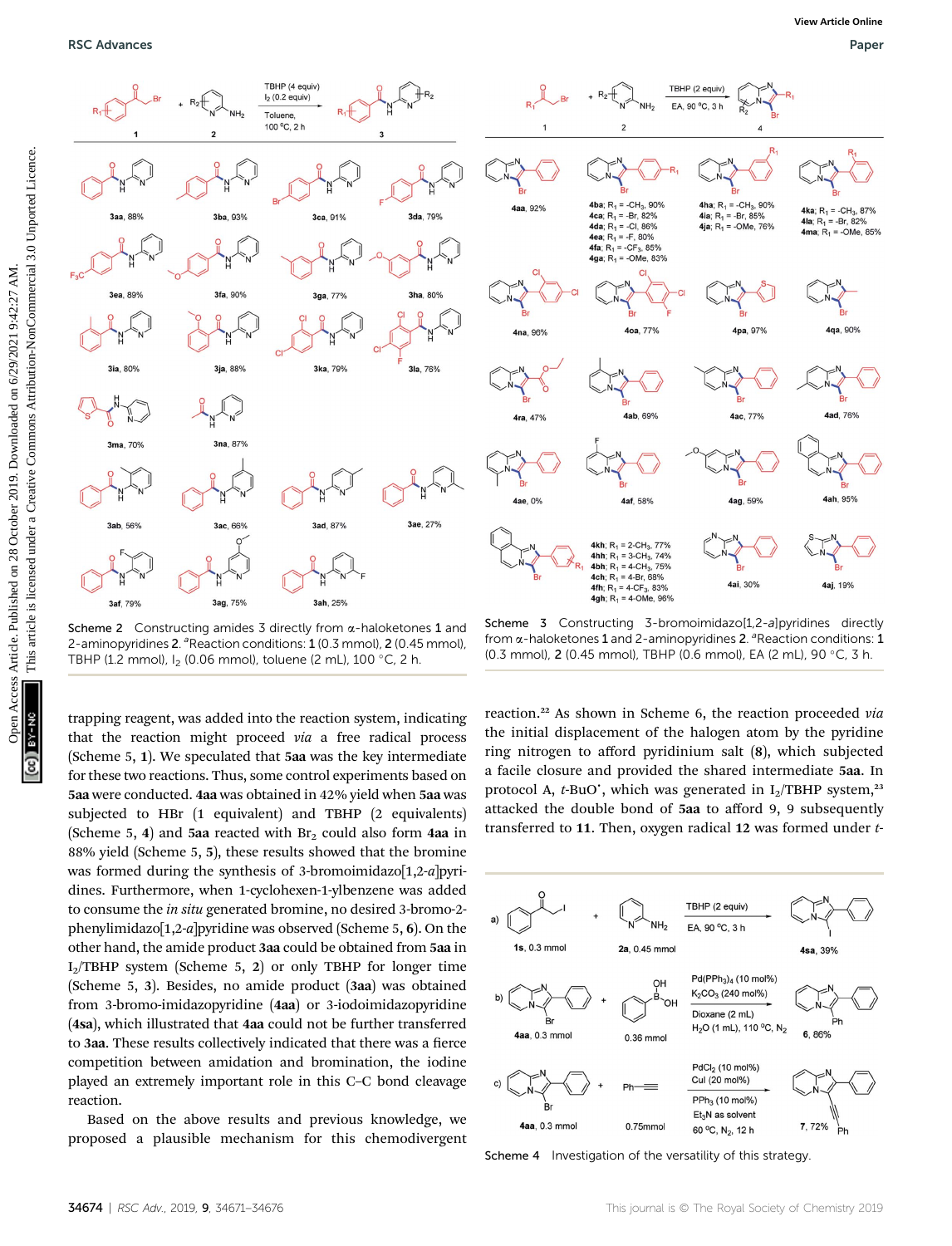



Scheme 6 Proposed reaction mechanism

BuO', 12 further transformed to 13 by C-C bond cleavage.10,20a,22e,24 Next, a tert-butyl formate was released from 13 leading to the formation of amide 14, <sup>25</sup> which proceed an isomerization to afford the desired amide 3aa. In protocol B, the released hydrogen bromide was converted into bromine by oxidation of TBHP. The bromination of 5aa yielded the target molecule 4aa and the released hydrogen bromide could be oxidized to bromine and used for bromination again.

## Conclusions

In conclusion, we have developed a divergent synthesis of pyridyl-amides and imidazopyridines from simple a-

bromoketones and 2-aminopyridine. Various N-(pyridin-2-yl) amides or 3-bromo-imidazopyridines were obtained in moderate to good yields with high selectivity by tuning the catalyst. The one-pot tandem cyclization/bromination of  $\alpha$ bromoketones with 2-aminopyridine in the presence of TBHP provided versatile 3-bromo-imidazopyridines with excellent functional group tolerance and scalability. The  $\alpha$ -haloketone acted as both the substrate and the bromo source, and the avoidance of transition-metal, fewer synthetic steps and high atom-economy make this protocol attractive. Whereas, the addition of  $I_2$  promote the oxidative C–C bond cleavage amidation afforded N-(pyridin-2-yl)amides in a metal-free condition. Less activity demonstrated by other metal catalysts suggested that  $I_2$  played a vital role in this reaction. C–C bond cleavage amidation is still a difficult and significant subject especially in modification and semisynthesis of natural medicine, which can simplify the synthetic procedure and make the semisynthesis more available. Iodine as a catalyst in C–C bond cleavage amidation is rarely reported. We believe our work will be useful for completing the C–C bond cleavage amidation field.

## Conflicts of interest

There are no conflicts to declare.

## Acknowledgements

This work is supported by the National Natural Science Foundation of China (No. 81673306, 81703348, 81874289), "Double First-Class" University project (No. CPU2018GY04, CPU2018GY35), China Pharmaceutical University, and the Early Career Scheme of the Research Grants Council of Hong Kong (No. 25100017).

## Notes and references

- 1 (a) C. Annoni, T. Endoh, D. Hnedzko, E. Rozners and N. Sugimoto, Chem. Commun., 2016, 52, 7935; (b) T. L. Harris, C. J. Wenthur, A. Diego-Taboada, G. Mackenzie, T. S. Corbitt and K. D. Janda, Chem. Commun., 2016, 52, 4187; (c) P. Sakthivel, A. Ilangovan and M. P. Kaushik, Eur. J. Med. Chem., 2016, 122, 302; (d) H. Y. Wang, Y. Qin, H. Li, L. J. Roman, P. Martásek, T. L. Poulos and R. B. Silverman, J. Med. Chem., 2016, 59, 4913; (e) E. R. Baral, K. Sharma, M. S. Akhtar and Y. R. Lee, Org. Biomol. Chem., 2016, 14, 10285.
- 2 (a) L. Ferrins, M. Gazdik, R. Rahmani, S. Varghese, M. L. Sykes, A. J. Jones, V. M. Avery, K. L. White, E. Ryan, S. A. Charman, M. Kaiser, C. A. S. Bergstrom and J. B. Baell, J. Med. Chem., 2014, 57, 6393; (b) L. H. Heitman, J. P. D. van Veldhoven, A. M. Zweemer, K. Ye, J. Brussee and A. P. IJzerman, J. Med. Chem., 2008, 51, 4724; (c) S. S. Kulkarni, B. Nightingale, C. M. Dersch, R. B. Rothmanb and A. H. Newman, Bioorg. Med. Chem. Lett., 2006, 16, 3371;  $(d)$  K. Xu, Z. Y. Xiao, Y. B. Tang, L. Huang, C. H. Chen, E. Ohkoshi and K. H. Lee, Bioorg. Med. Chem. Lett., 2012, 22, 2772.